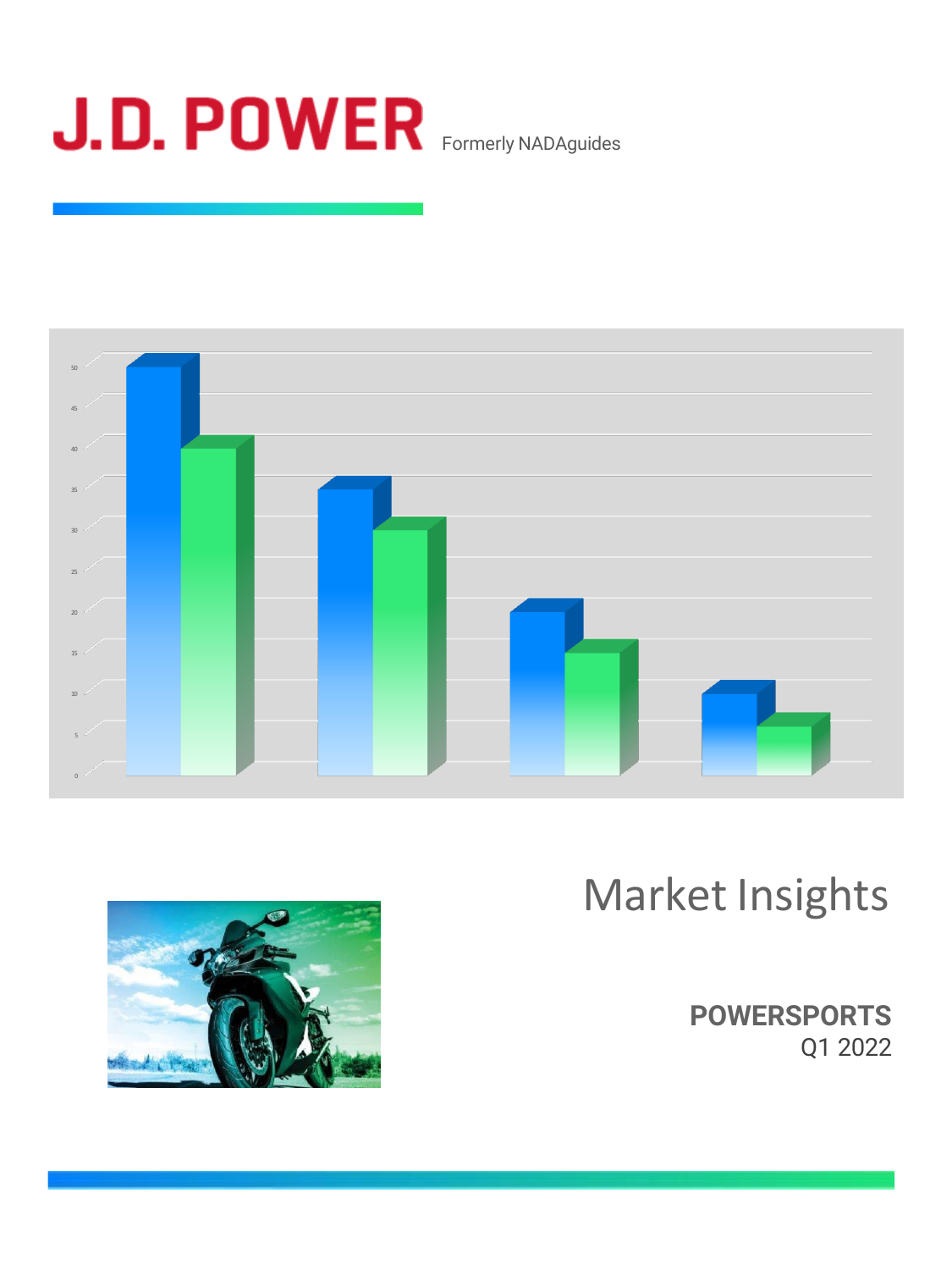### **Powersports Market Industry Overview**

Seasonality returned to pricing in the first quarter, something we haven't seen in more than two years. Yearover-year pricing is still very favorable, but compared to the  $4<sup>th</sup>$  quarter of last year, has pulled back mildly.

In the motorcycle segment, values for the most recent 10 model years of cruisers averaged 0.7% lower in the first quarter of 2022 compared to the last quarter of 2021. Year-over-year, values were 13.1% higher in the first quarter of each year. Sportbikes brought 3.1% less money this quarter, and 11.7% more money year-over-year.

In the side-by-side category, values for the utility segment averaged 2.5% lower in the first quarter of 2022 compared to the first quarter of 2021. Year-over-year, values were 14.6% higher in the first quarter of each year. Sport side-by-sides averaged 2.6% lower this quarter, and 23.4% higher year-over-year.

Prior to the Russian invasion of Ukraine, consumer spending on powersports equipment was strong despite increasing inflation, the end of individual stimulus, and more competition for dollars from the service and travel sectors. The spike in gas prices and general inflation resulting from the invasion may have finally pushed demand for powersports vehicles past the peak. We'll know whether we're in a transition period as the spring progresses.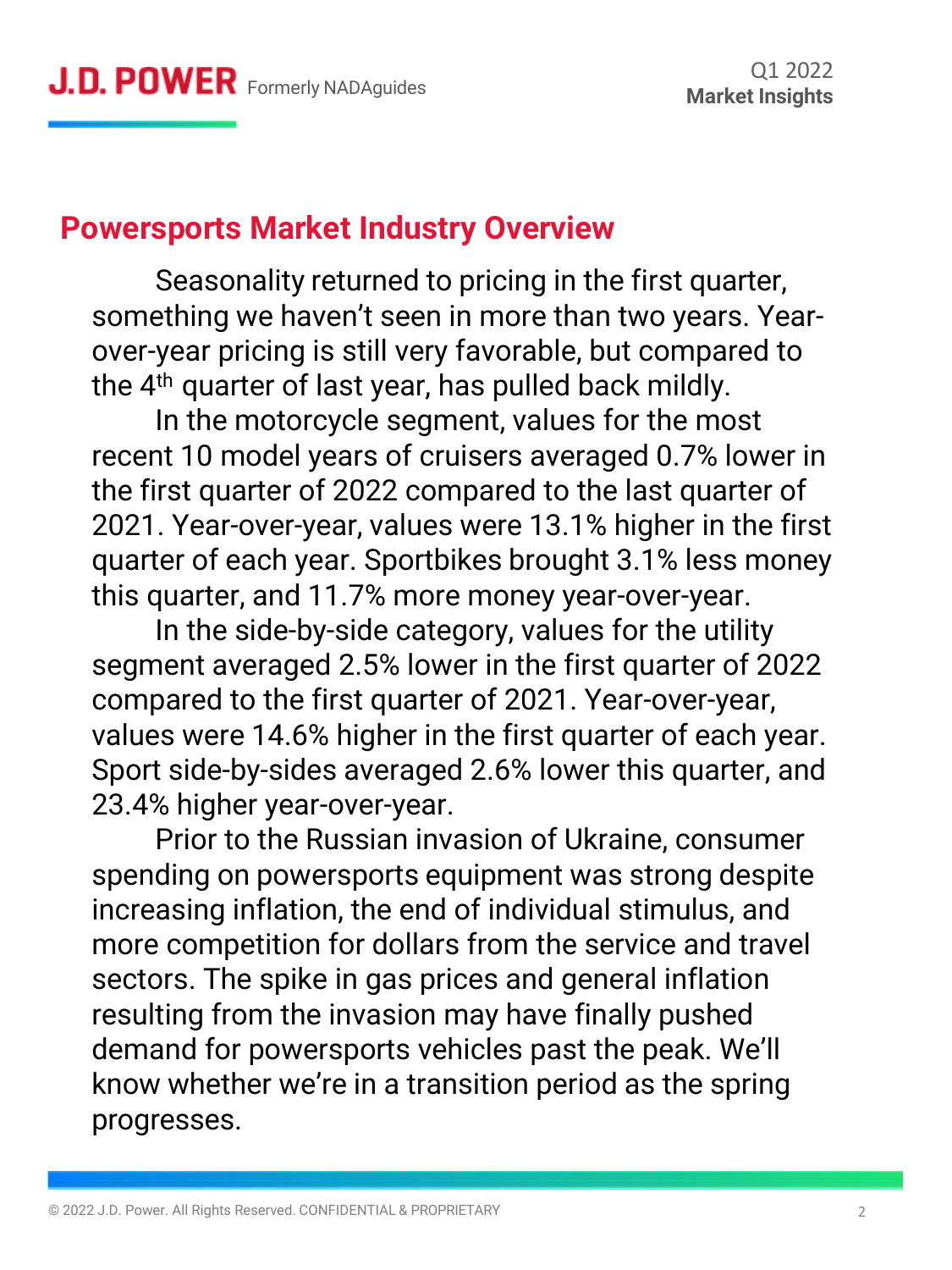### **Powersports Values**

### **Average Retail Value by Category – Values for the Last 10 Model Years**

#### **Cruisers**





#### **Sportbikes**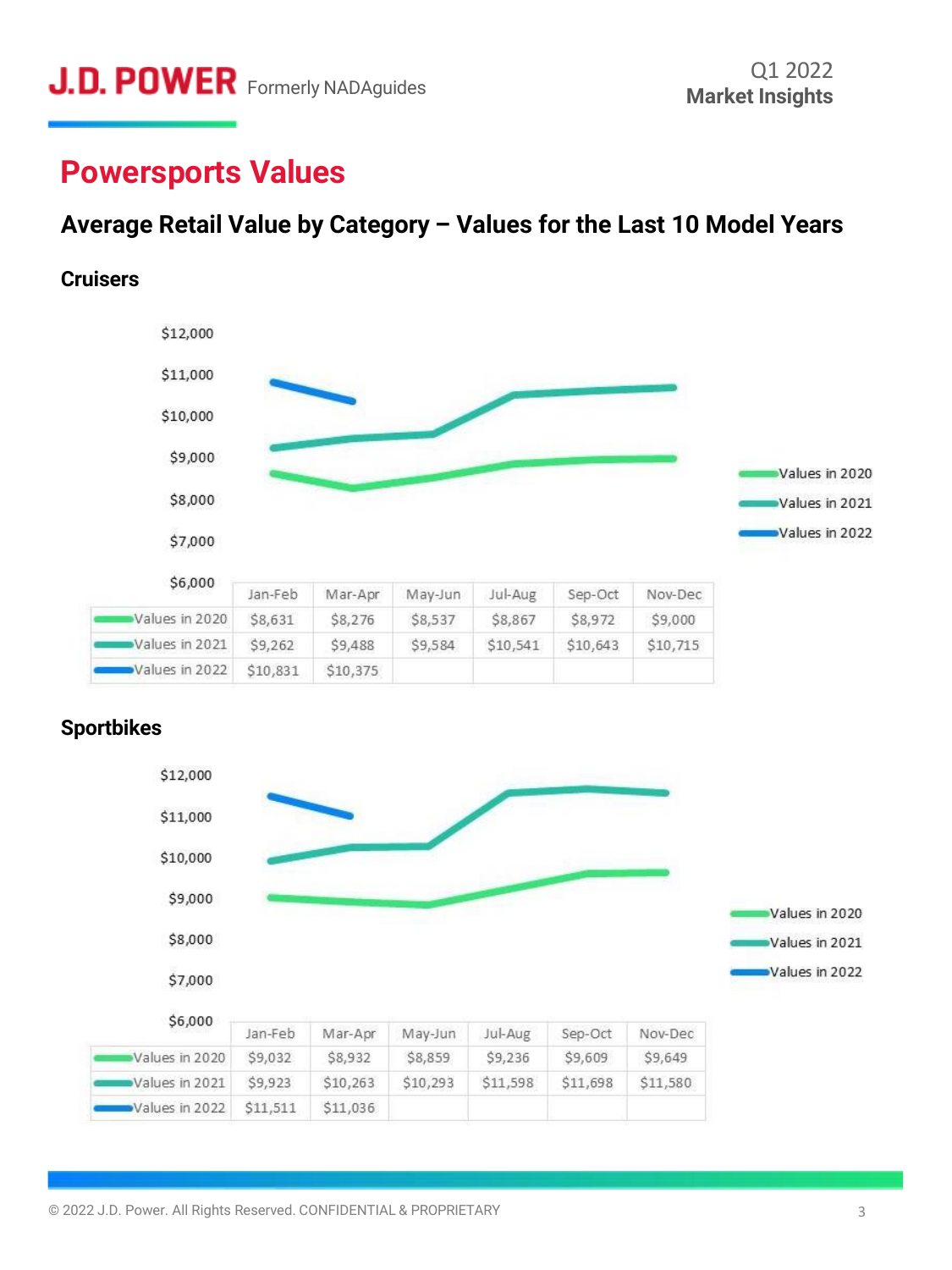### **Powersports Values**

### **Average Retail Value by Category – Values for the Last 10 Model Years**

#### **Utility Side by Sides**





#### **Sport Side by Sides**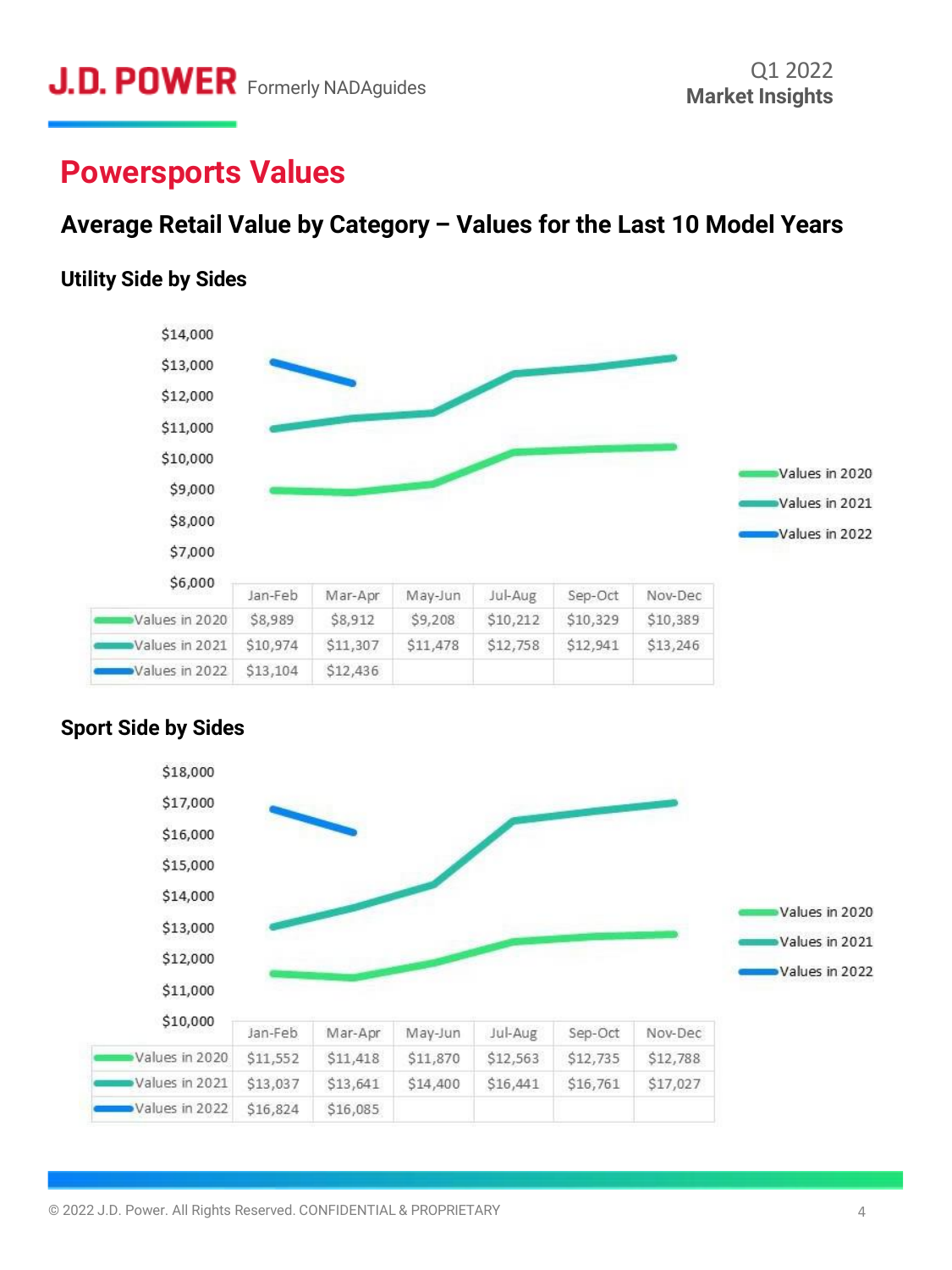### **Powersports Values vs. Traffic**

### **Average Retail Value and Traffic View by Category**



#### **Sportbikes**

**Cruisers**

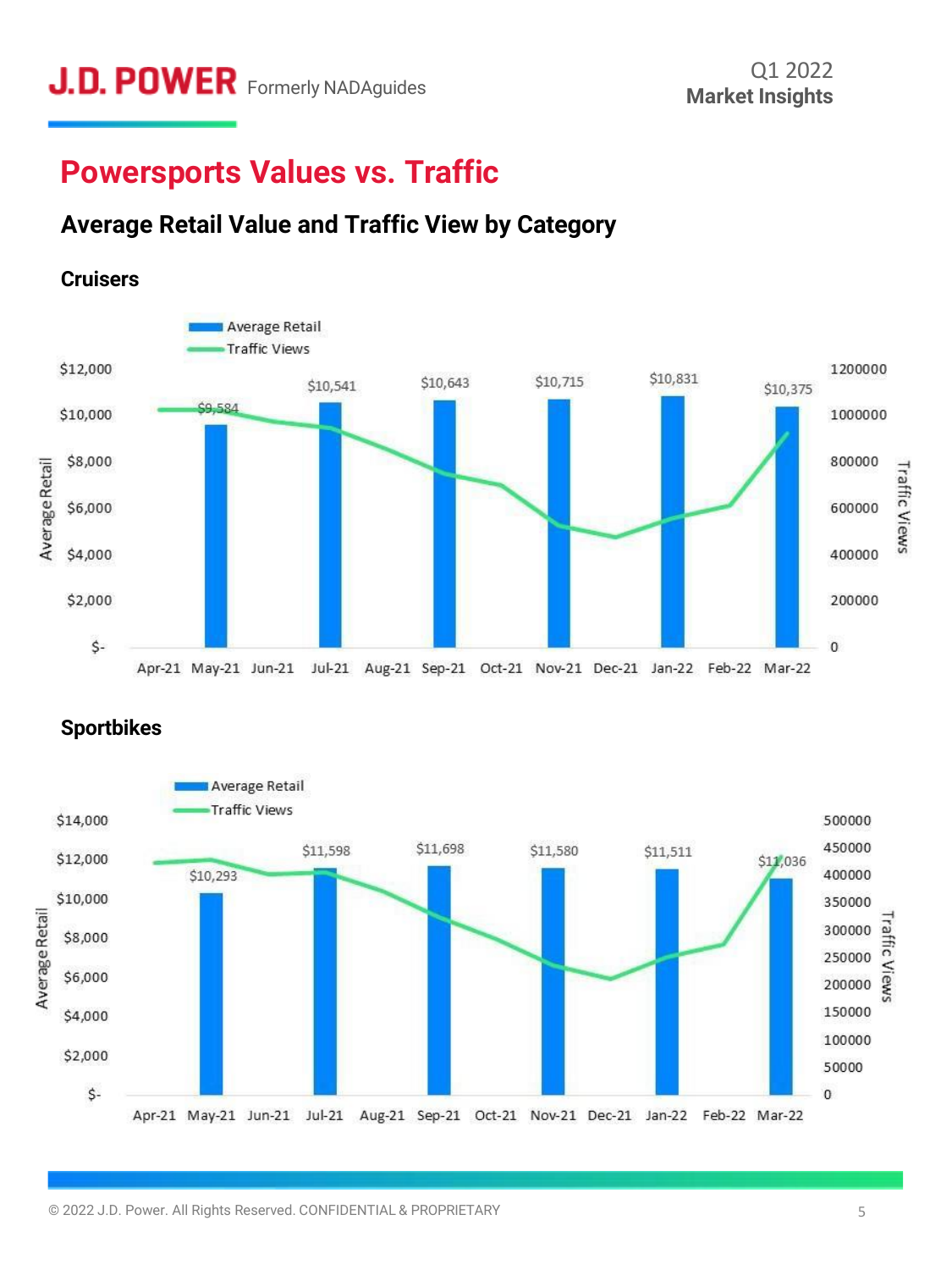### **Powersports Values vs. Traffic**

### **Average Retail Value and Traffic View by Category**







### **Sport Side by Sides**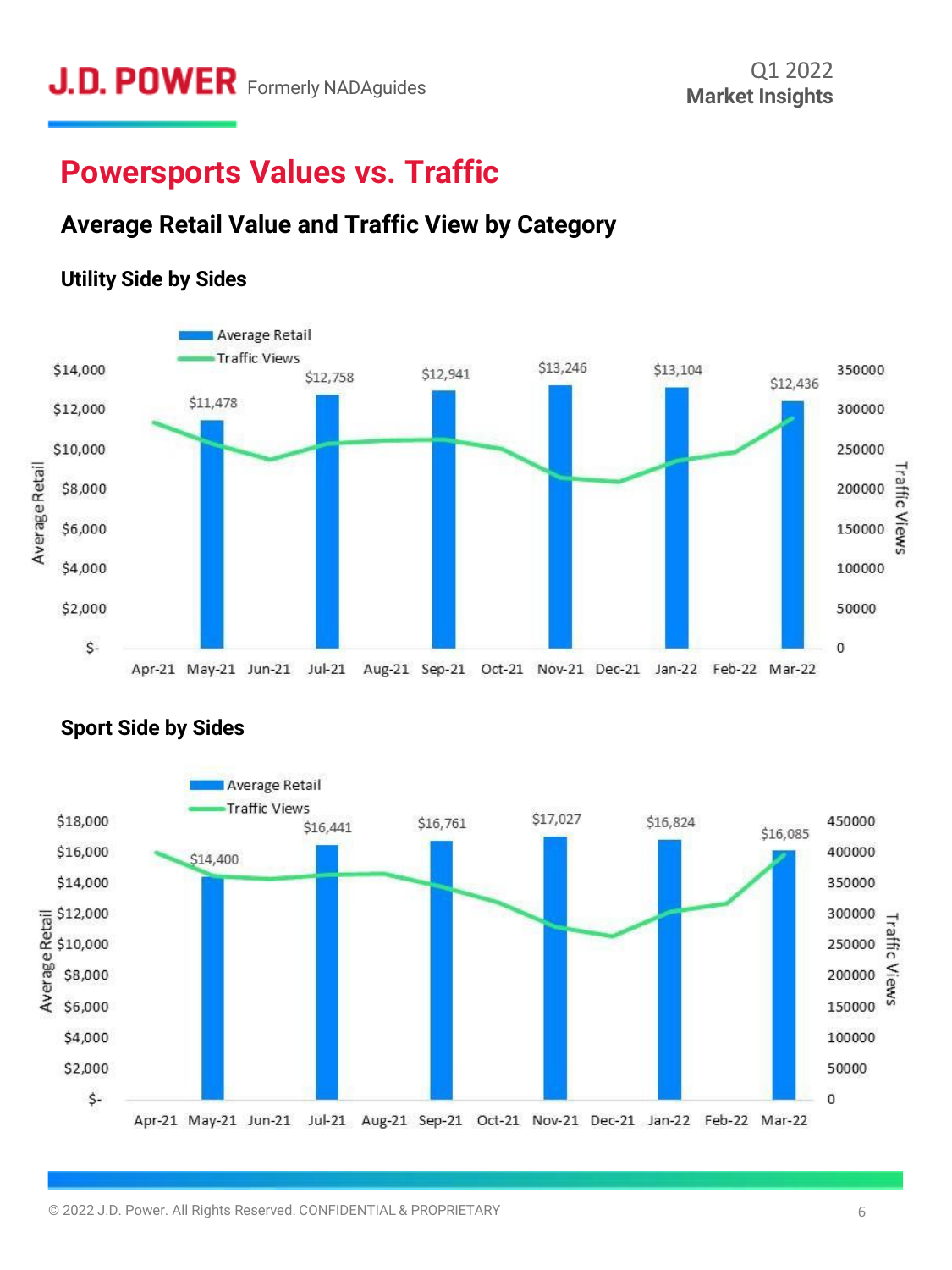### **Powersport Categories**

### **Views in 2022 Q1**

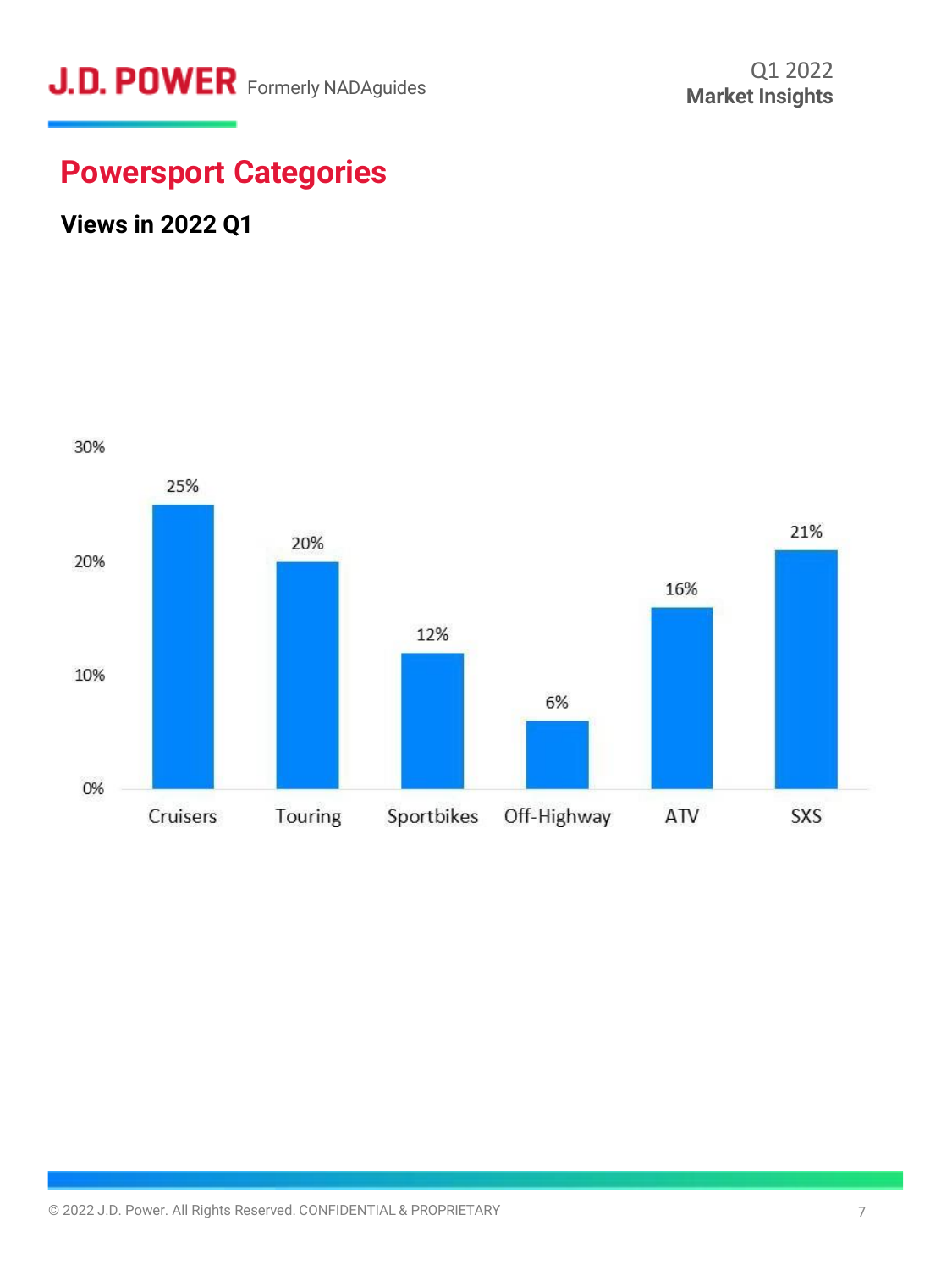# **J.D. POWER** Formerly NADAguides Market Insights

### **Motorcycle Brands**

### **Top Researched Brands in 2022 Q1**

#### **Cruiser Brands**





### **Touring Brands**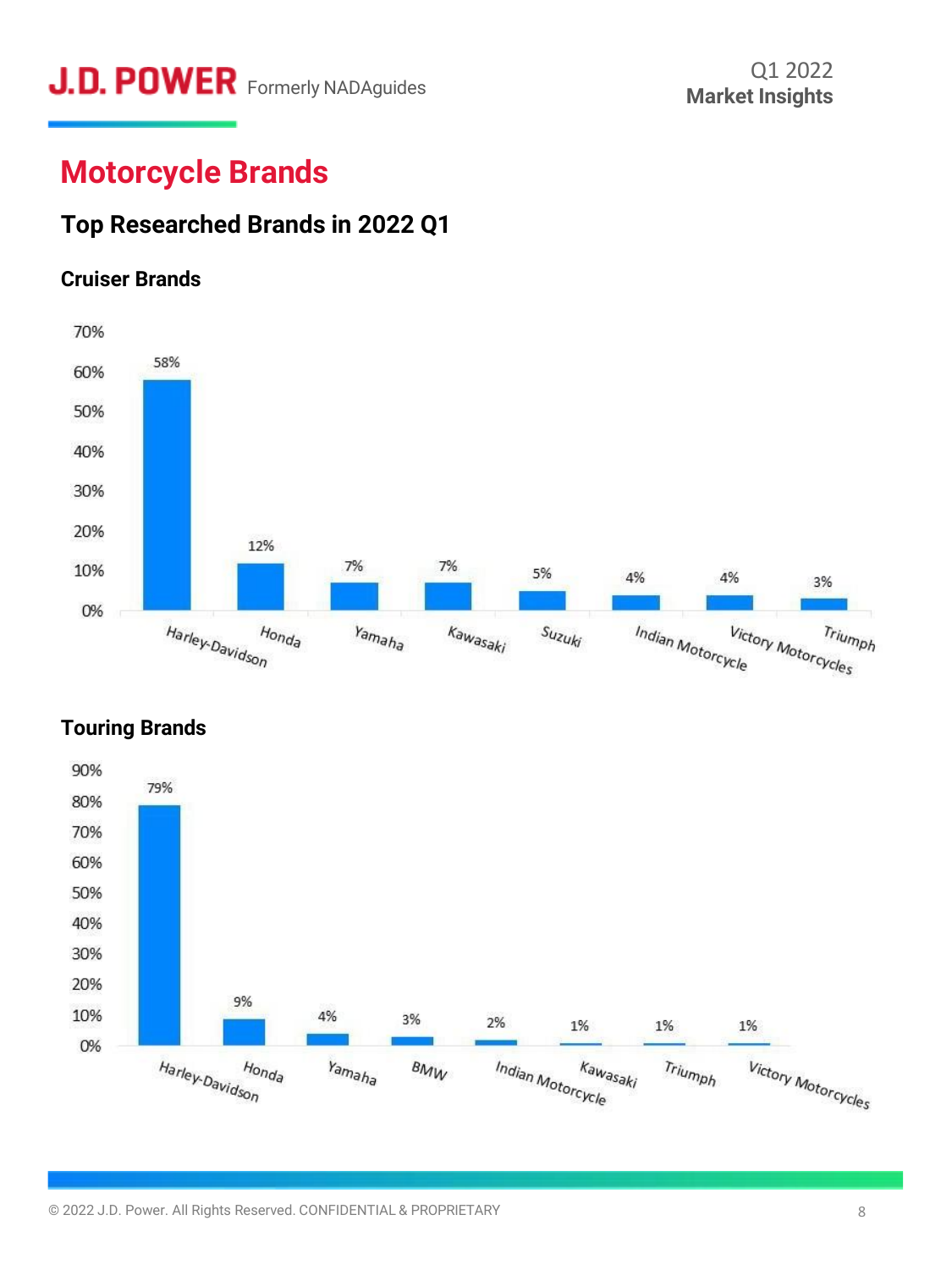# **J.D. POWER** Formerly NADAguides **Containery Market Insights**

### **Motorcycle Brands**

### **Top Researched Brands in 2022 Q1**

### **Sportbike Brands**





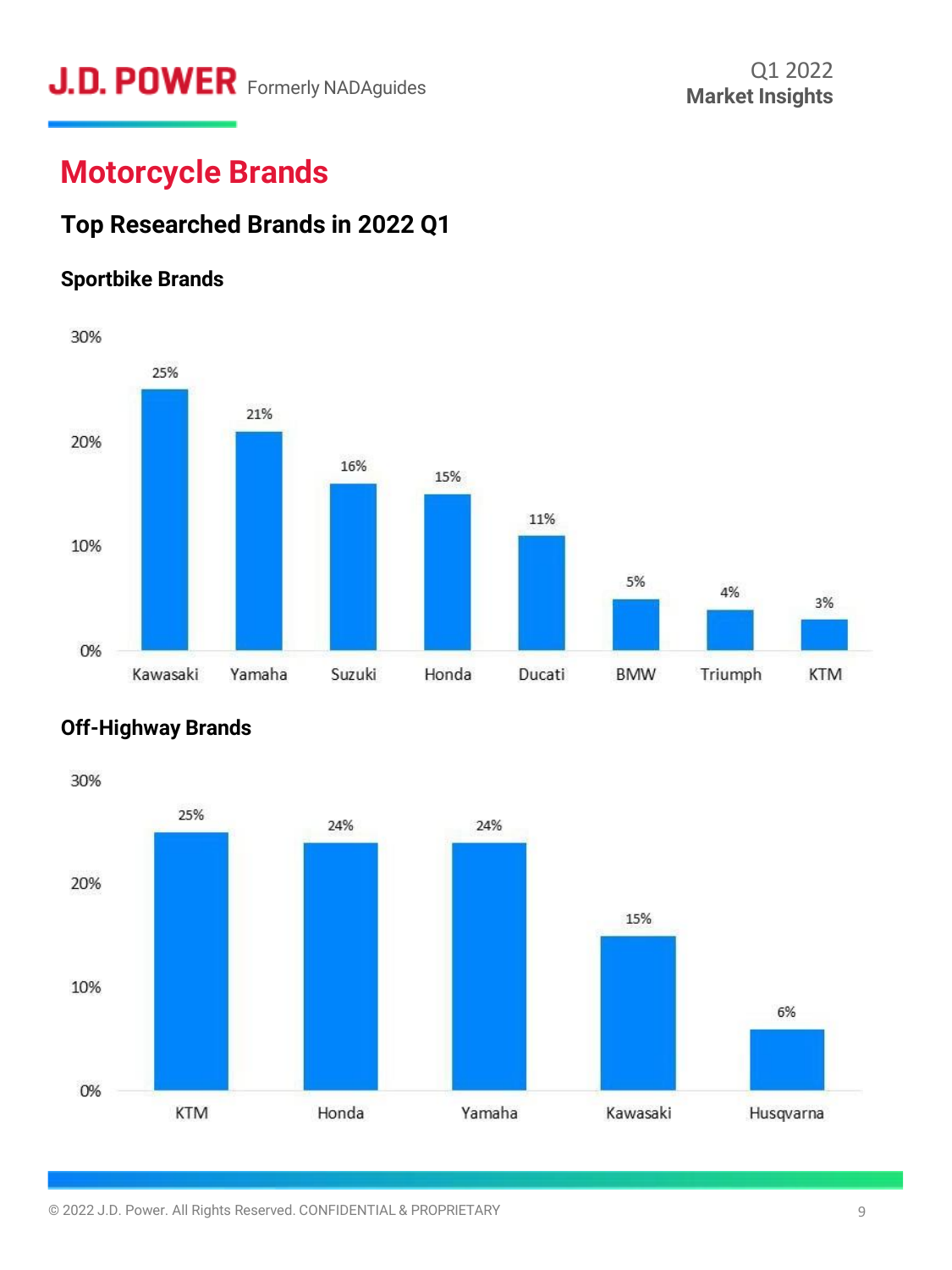# **J.D. POWER** Formerly NADAguides **Containery Market Insights**

## **Off-Road Vehicle Brands**

### **Top Researched Brands in 2022 Q1**

### **All-Terrain Vehicle Brands**





#### **Side By Side Brands**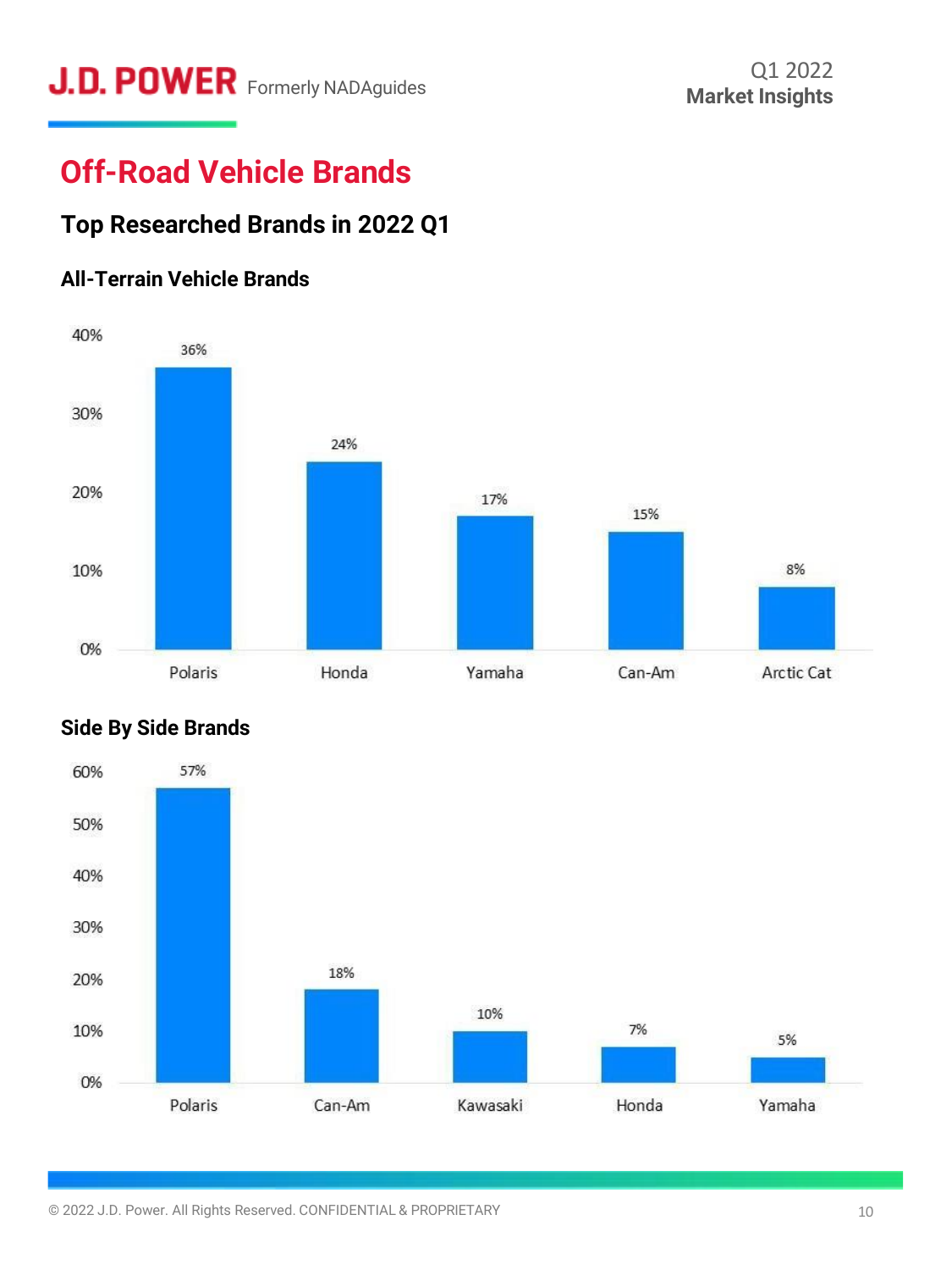# **J.D. POWER** Formerly NADAguides Market Insights

### **Model Years**

### **Top Researched Model Years by Category**







#### **Utility Side By Sides**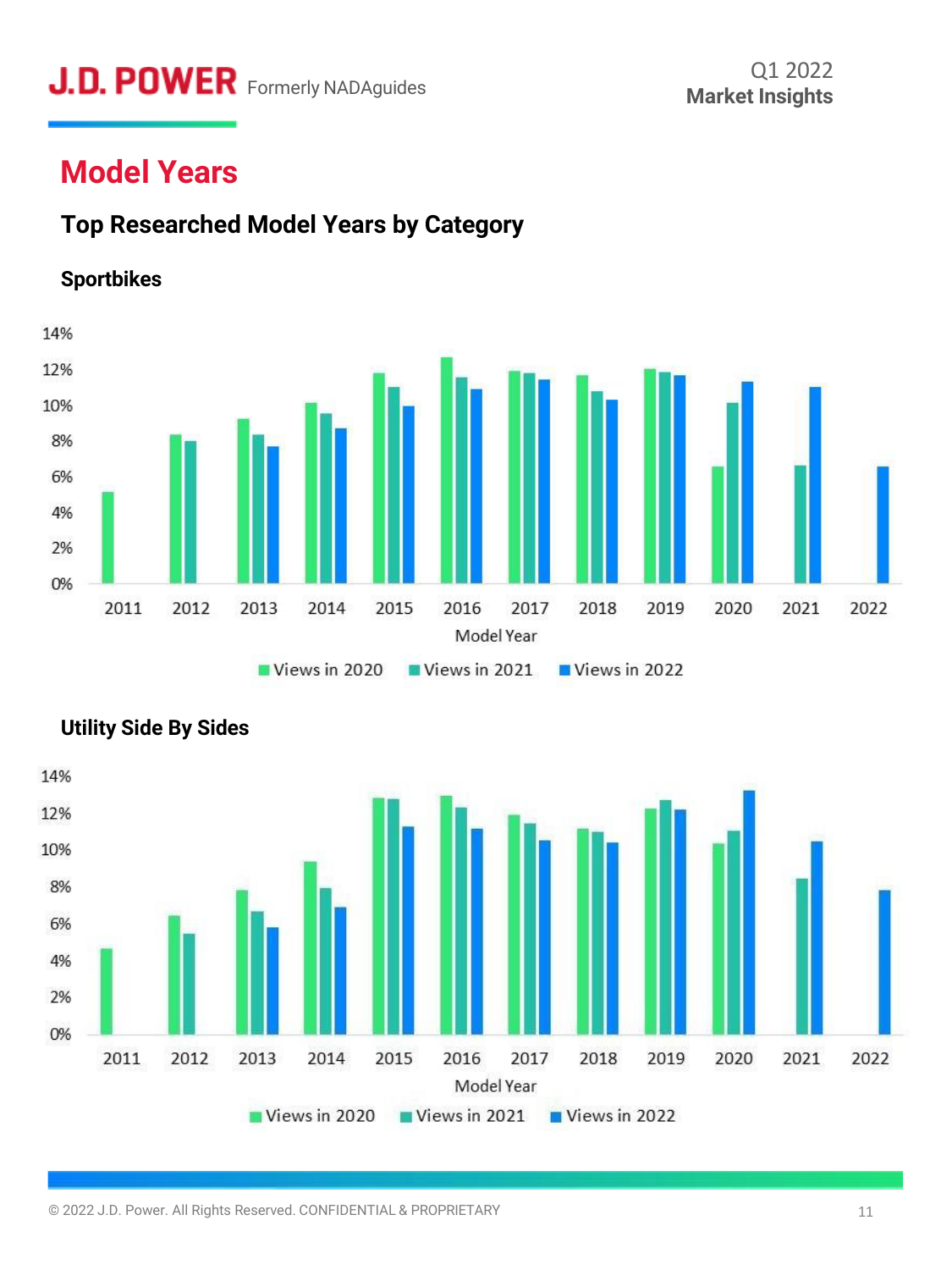# **J.D. POWER** Formerly NADAguides **Containery MADAguides** Market Insights

## **Web Traffic by State**

### **Traffic by State in 2022 Q1**

#### **Motorcycles**

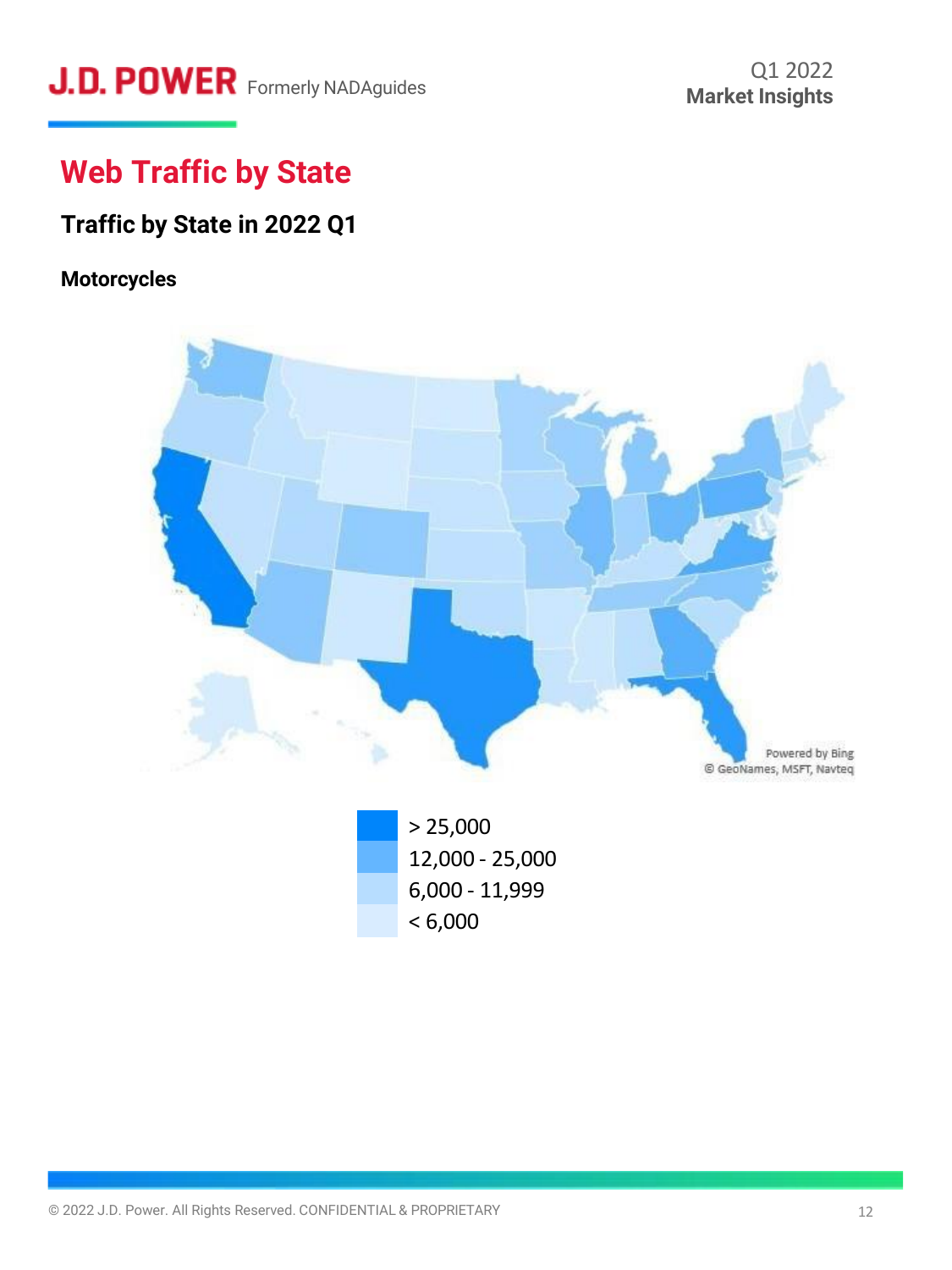# **J.D. POWER** Formerly NADAguides **Containery MADAguides** Market Insights

## **Web Traffic by State**

### **Traffic by State in 2022 Q1**

### **Side by Sides**

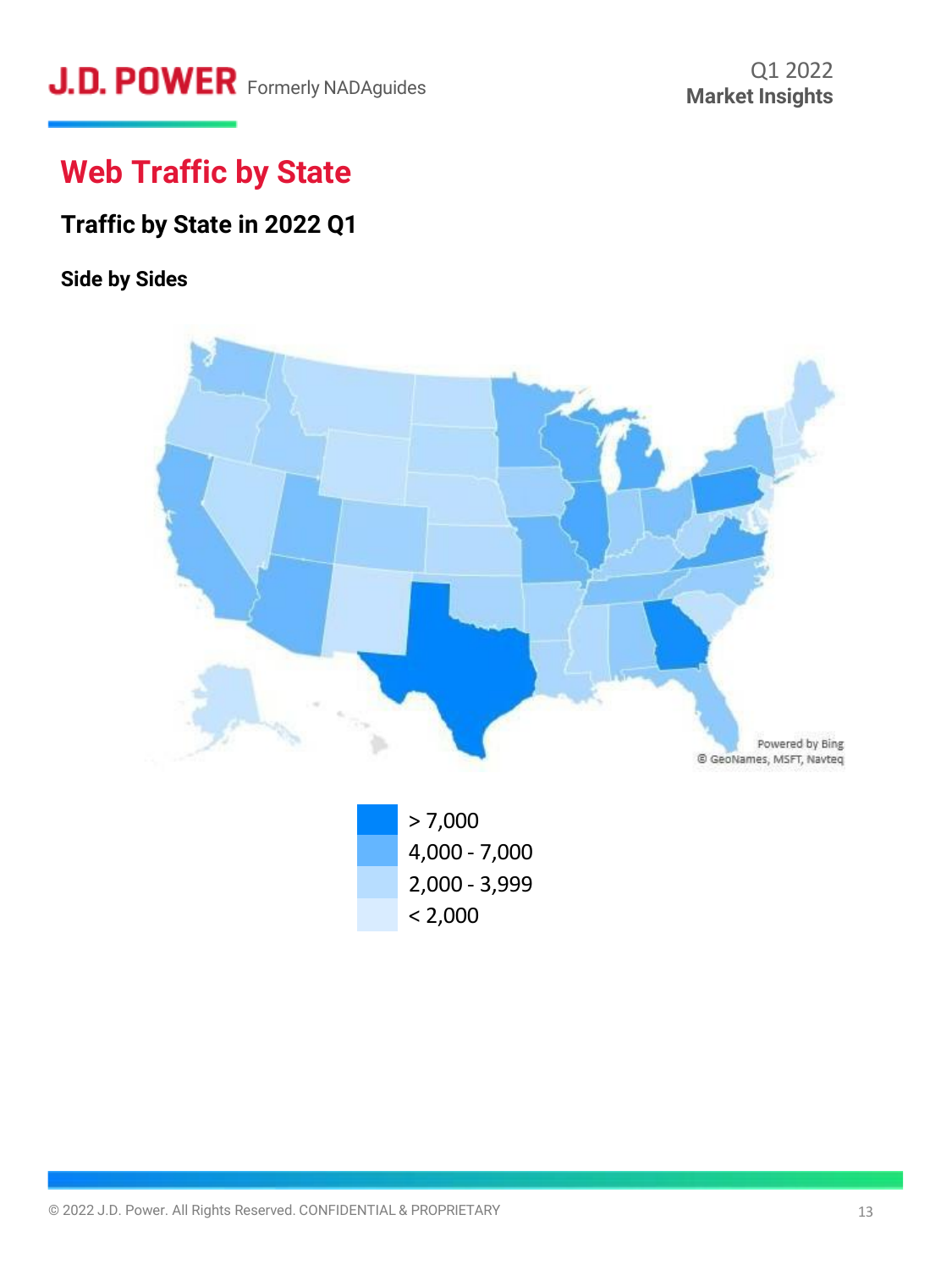### **Fuel Price Data**

### **Regular Grade Gasoline Prices vs. Consumer Traffic by Category**

#### **Motorcycles**



Source: U.S. Energy Information Administration



### **Side By Sides**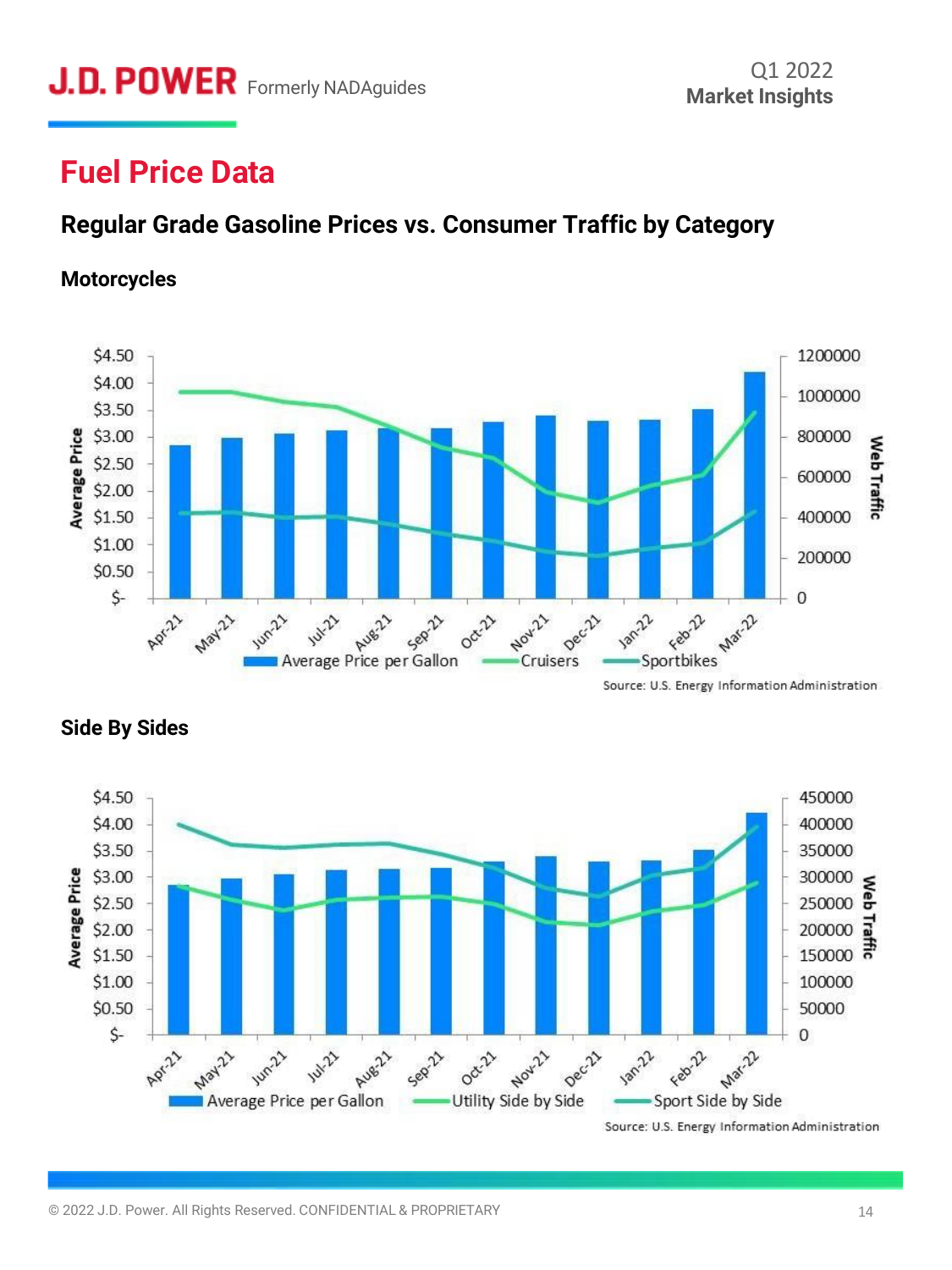### **Economic Data**

### **Unemployment & Labor Participation Rate (Seasonally Adjusted)**